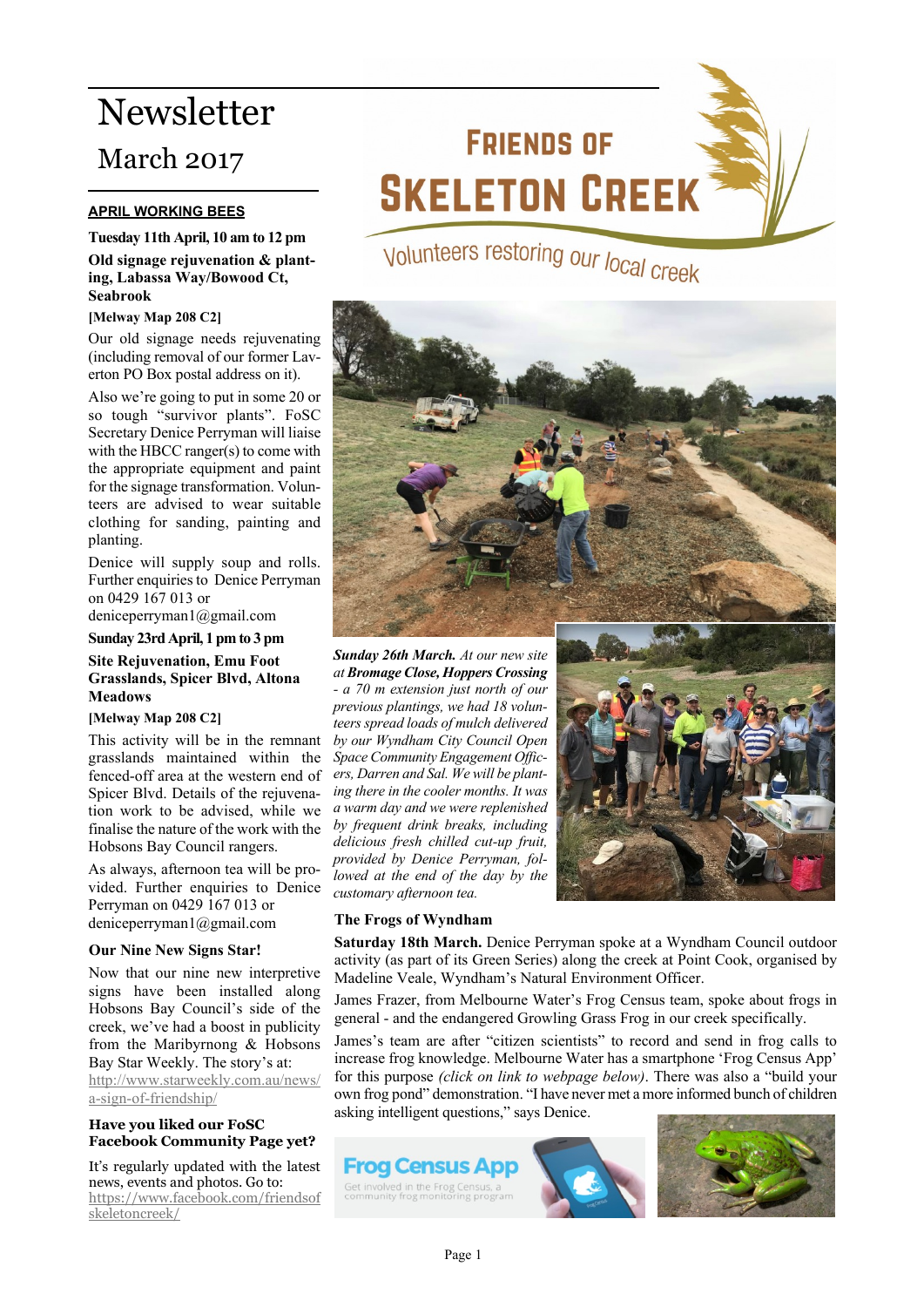## **Suburbs to Sea – Our Bay, Our Jewel**



**Friday 17th March.** The Friends of Skeleton Creek joined other local conservation groups at Wyndham Council's **'Suburbs to Sea – Our Bay, Our Jewel'** (part of the Green Living Series) at the Wyndham Civic Centre.

Organised by Wyndham Council and Bruce Boddington (Point Cook Open Spaces), the evening featured the "must see" 'Melbourne Down Under' documentary, showing how Port Phillip Bay is a marine environment with stunning colour and diversity that rivals tropical reefs. Sheree Marris, the filmmaker and marine enthusiast, presented the documentary and later answered questions.

Our group was represented by John Dawes, Denice Perryman, Kristine Konings and Angela Whiffin *(pictured*



*above).* We also used our newly updated FoSC promotional and display materials to great effect. We signed up two new members and a number of interested people added their name to our mailing list.

The 'Melbourne Down Under' documentary is available as a book and DVD *(click on image opposite for more information).*

## **Wild Melbourne's Community Conservationists Project - FoSC's Contribution**

We have submitted a 500-word story on how our group is contributing to the conservation of Victoria's plants, animals and ecosystems.

Funded by the Norman Wettenhall Foundation, five different community groups will be chosen and Wild Melbourne will film a short video, telling the group's story on how it's achieving its conservation outcomes. Successful applicants will be notified by 30th April 2017.

The 500-word text, prepared by Denice Perryman and John Dawes, follows:

## **Friends Tour Sculpture Park**



**Wednesday 22nd March.** One of the FoSC social excursions planned for this year took us to the **McClelland Sculpture Park+Gallery** in Langwarrin, near Frankston.

Our excellent guide Gus provided a wonderful insight into selected sculptures. After the tour we had a pleasant lunch in the park's cafe.



Dame Elisabeth Murdoch was an active supporter and big contributor to the sculpture park since its inception in 1971. Worth a visit! <http://mcclellandgallery.com/>

Thank you for organising, Denice Perryman :)

*Our group formed in 1991 with the aim of:*

*• Conserving, protecting and enhancing the creek and its catchment*

*• Educating the community and schools groups about the creek and the need to conserve it*

*• Enhancing the connection to our community with the environment*

*We started with a few volunteers in regular attendance (two of the original founders, Denice Perryman and Angela Whiffin, were recognised by Hobsons Bay City Council for 25 years of service in 2016).*

*Today, we have a core group of around 20, mainly retirees.*

*Continued next page*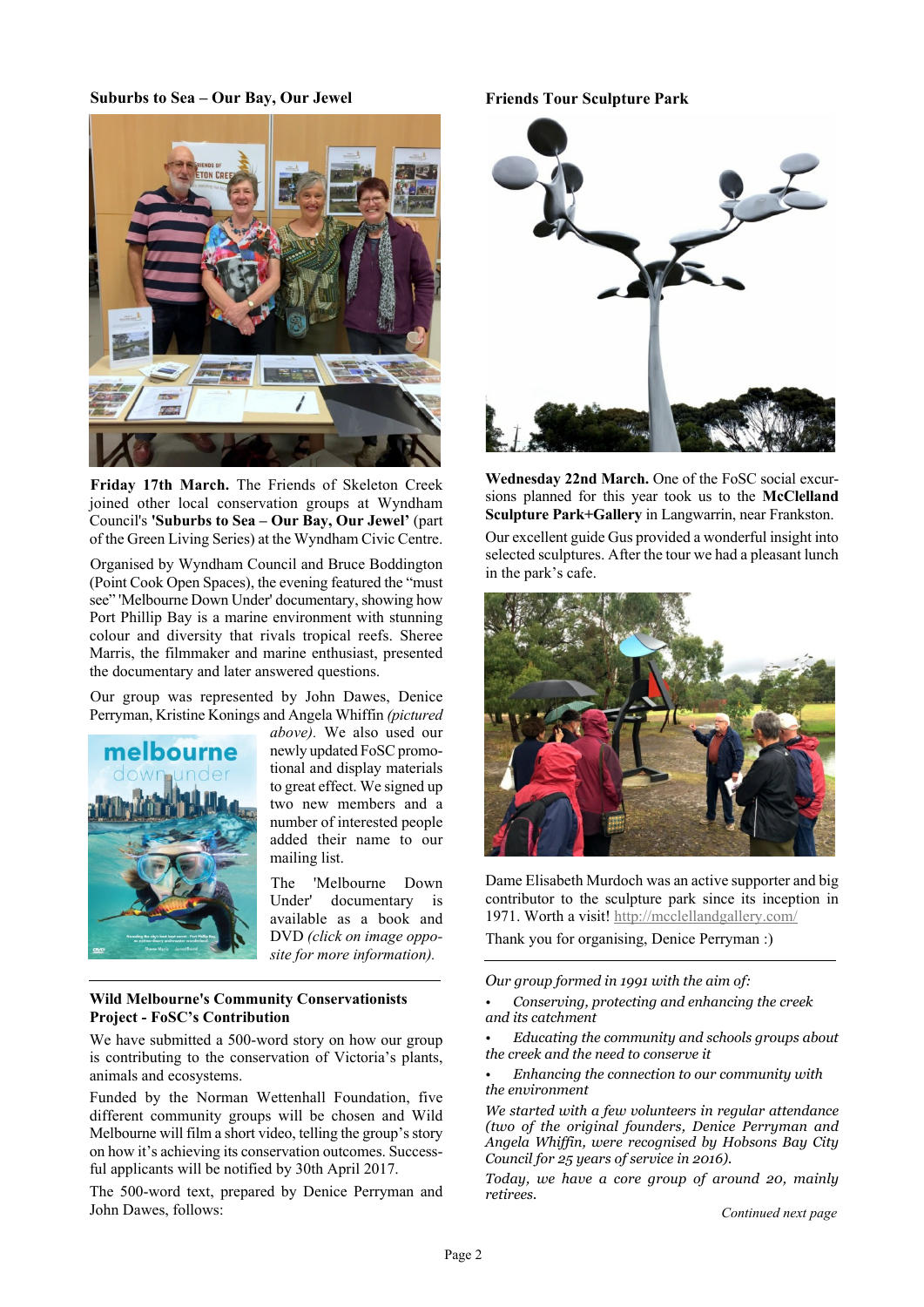*Wild Melbourne's Community Conservationists Project - FoSC's Contribution. Continued from Page 2*

*We have up to 40 volunteers coming along to a working bee, depending on the activity.*

*Skeleton Creek originates in a rural area near Mount Cottrell, west of Caroline Springs, and runs through the new urban developments of Tarneit, Truganina, Hoppers Crossing, Point Cook, Seabrook, and Altona Meadows.*

*The creek mouth is the Cheetham Wetlands, a Ramsar site of international significance for migratory birds, and then flows into Port Phillip Bay.*

*The creek covers two council areas: Wyndham City Council and Hobsons Bay City Council.*

*Creek fauna includes diverse bird species, the more common being ducks and swans, Rakali (native water rodent) and many species of frogs.*

*Our creek has picturesque bike and walking paths that link with trails to the city.*

*Our regular activity is a monthly working bee (except for January), usually held on a Sunday for two hours from 1 pm to 3 pm, when we come together to improve the creek and catchment by planting, weeding, mulch spreading, watering or rubbish collection.*

*We run education and planting days for local schools and are represented at other environmental group events and at various local government forums.*

*Most of our grants come from Melbourne Water to carry out revegetation work along the creek.*

*This year we have signed off on \$15,000 of revegetation work in both Hobsons Bay City and Wyndham City councils.*

*We have developed excellent working relationships with the conservation departments with both local councils and Melbourne Water, as well as Parks Victoria.*

*In the past few years, we have revegetated three sites with indigenous plants in Hobsons Bay, and, in Wyndham, we have worked to improve 70 m of Growling Grass Frog habitat along the creek in Hoppers Crossing, with indigenous revegetation and rocky protection.*

*In 2016 we had 12 activity days and put in around 4000 indigenous plants.*

*To further enhance the local biodiversity, we also installed six microbat boxes (funded by the Altona Lions Club) along the creek in Altona Meadows.*

*In early 2017 we had nine Hobsons Bay Council-funded interpretive signs installed at various scenic points along the Skeleton Creek shared trail. The themes and design of the signs were developed by Friends of Skeleton Creek volunteer members.*

*The nine new interpretive signs further support our aim of public education and connection to the open spaces and enhancing their experience along the creek.*

*After a working bee we always serve afternoon tea, which gives volunteers more time to talk and for new people to become more acquainted.*

*We are very sociable and welcoming and have developed a solid group of actual friends who enjoy working together in restoring our beautiful local waterway.*

*Our group's e-newsletter is distributed to 179 recipients and we have 289 Facebook Community Page members (and growing). We aim to maintain our core volunteers while attracting and growing the group.*

## **Friends of Skeleton Creek**

## **Calendar of Activities 2017**

*This is our calendar of activities for both Hobsons Bay and Wyndham City councils in 2017.*

*\* Note sometimes we may need to adjust our plans close to the time of each activity.*

*Details of the activities are always advertised in this newsletter and on our [Facebook Community Page.](https://www.facebook.com/friendsofskeletoncreek/)*

*Except where shown, all FoSC activities are held on a Sunday from 1 pm to 3 pm*

**Tuesday 11 April, 10 am to 12 pm** Labassa Way, Seabrook Sign rejuvenation and shrub planting

## **23 April**

Spicer Blvd, Altona Meadows (Emu Foot Grasslands), rejuvenation of site

## **28 May**

Spicer Blvd, Altona Meadows (Emu Foot Grasslands), rejuvenation of site

**Tuesday 13 June, 10 am to 12 pm** Bromage Close, Hoppers Crossing Planting

## **25 June**

Bromage Close, Hoppers Crossing Planting

**23 July** (alternative National Tree Day) *(official day is Sunday, 30 July 2017)* Bromage Close, Hoppers Crossing Planting

## **27 August**

Spicer Blvd, Altona Meadows (Emu Foot Grasslands), rejuvenation of site

## **24 September**

Bushcare's Big Day Out Bromage Close, Hoppers Crossing Mulch spreading

## **22 October**

Merton St/Markham Way, Altona Meadows Maintenance

**26 November** Bromage Close, Hoppers Crossing Maintenance



*The Friends of Skeleton Creek & Altona Bay Wetlands Inc. gratefully acknowledge the support of Melbourne Water*